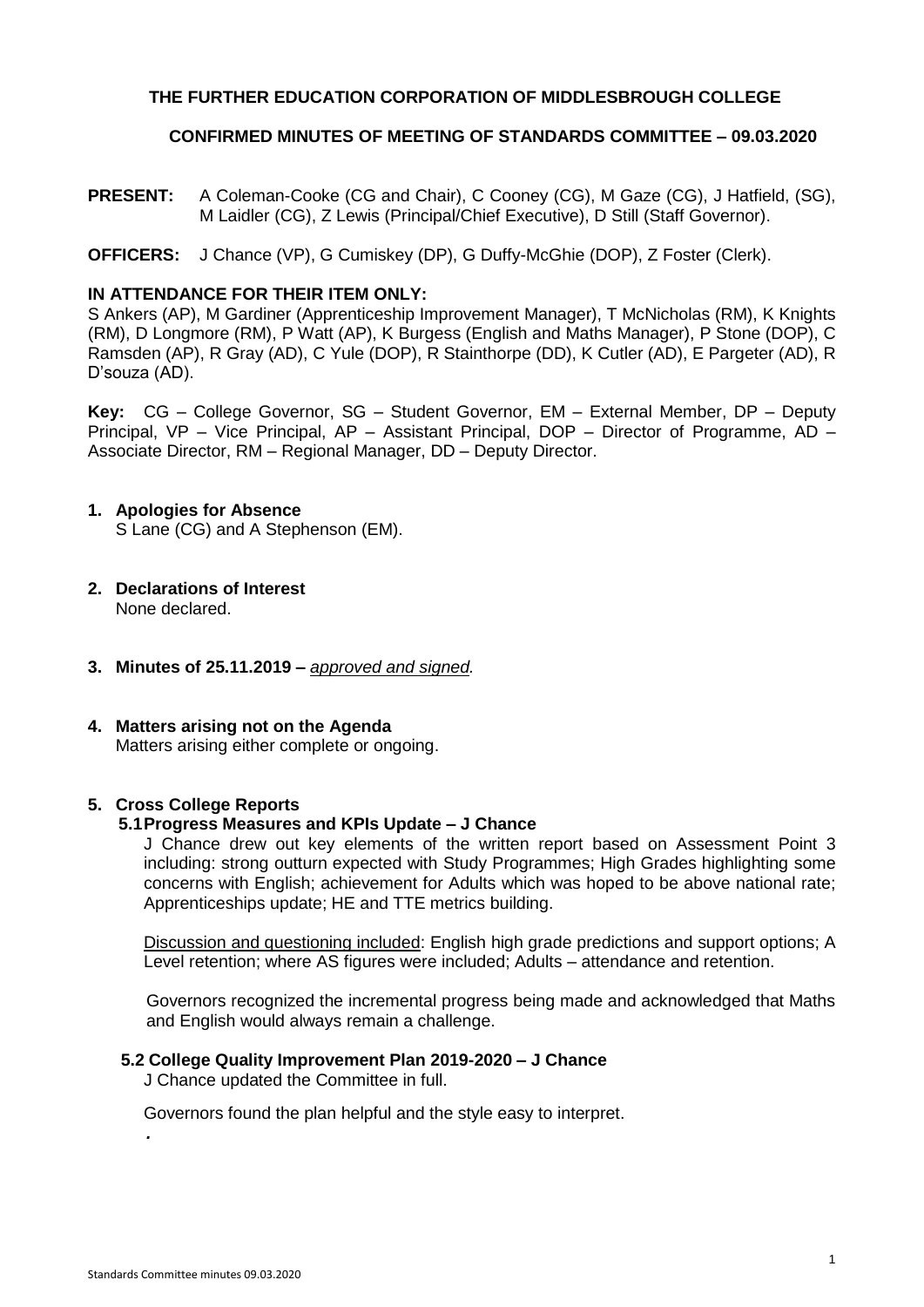## **5.3 Teaching, Learning and Assessment Update – G Duffy-McGhie**

A full overview was given by G Duffy-McGhie including: a reminder of the changes; that a significant majority of staff were getting through the process with full confidence and detail of the re-observation process for a small number.

Discussion and questions included: low numbers for 'outstanding' practitioners to which the rubric was explained; Teaching and Learning Mentors; debate on moving to a developmental approach without gradings; terminology in relation to 'assessors'; detail of the relevant professional development to get to 'full confidence'; T Levels pilot and risks in the qualification; discussion and explanations in relation to GCSE resits performance

### **5.4Student Withdrawal Report 2019-2020– J Chance**

J Chance gave a review of the report highlighting that drop our rates had reduced for both Study Programmes and Adults compared to the previous year, but that the overall 6 week drop out rate needed to reduce further.

Governors' questions and comments included: high drop-out rate for Sport and Hair and Beauty; debt and loan issues (which would be followed up); strategies which had worked to reduce the rate (new processes including improved IAG and induction).

## **5.5 QDP Learner Induction Survey 2019-2020 – J Chance**

J Chance updated the Committee on results and of additional surveys for Adults and Apprenticeships which were more regular.

Questions and discussion focused on: the impact of IT system issues; questions which may have skewed the data; discussion of possible reasons for increases in 5% who do not feel 'safe'; correlations with the staff survey; acknowledgement that numbers were good (3000 students) overall.

### **5.6 Apprenticeships – S Ankers/M Gardiner**

The verbal update included: retention on main programme and Step Up group; new standards; the role of Regional Managers in improving the provision; progress against the action plan; the need to increase apprentices throughout the College teams; TTE situation re inspection and integration with College practice.

Governors' discussion and questions included: the College strategy on Level 2 and the wider ramifications both College and nationwide; data checking and language in relation to Smart Assessor; ensuring that the College universally used Smart Assessor with all apprentices and assess (throughout the year) whether the effectiveness and quality could be said to be good; CPD for training advisors and formal changes to their job title from 'assessor'; explanation of some low retention rates; QDP data explanation and strategies; the involved role of the regional managers; where the department was in the progression to 'good'.

Governors acknowledged the good progress made thus far.

# **5.7 Study Programme Report – P Watts**

P Watt gave a brief overview of the written report including reduction in drop out of students overall with involvement of managers in enrolment and of overall strong attendance rates.

Governors' questions and comments included: effect of staff changes on Hair and Beauty and of model going forward; stabilizing drop-out rates going forward; students with high needs and support with attendance; improving transition with schools and with data sharing; Applied General drop and possible reasons; and a full discussion on attainment measures and what was reported on DfE tables (no local data was yet available).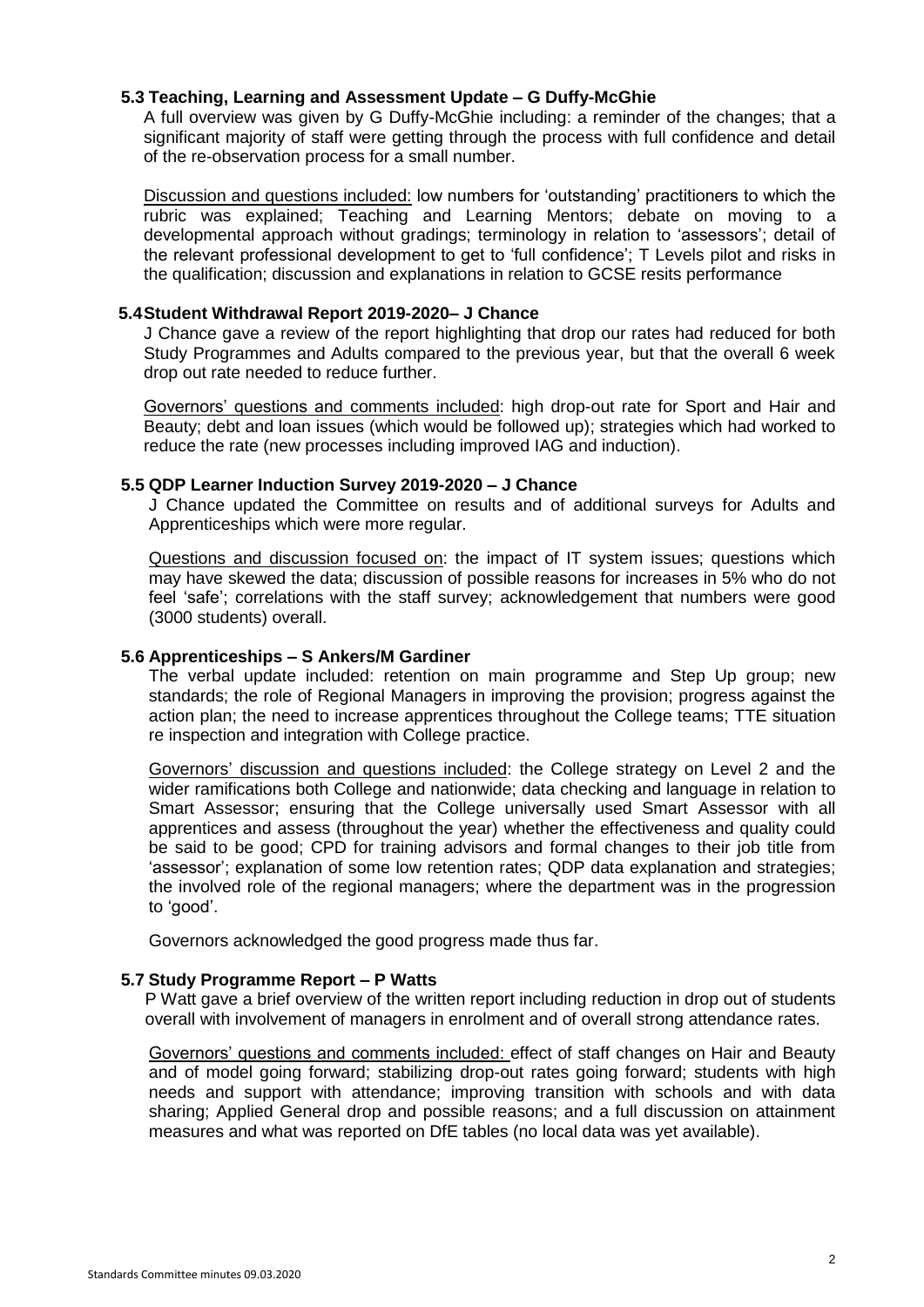# **5.8 Adult Provision – C Ramsden**

A further verbal was given by C Ramsden who highlighted an improving picture.

Discussion included: English GCSE – interventions and predictions; Access; the gap between English and Maths and the role of the attendance officers; student satisfaction; distance learning questionnaire; improved adult drop-out rate and reasons for high levels generally.

#### **5.9 English and Maths – K Burgess**

The English and Maths report was received.

Governors' questions and comments included: reasons for some inconsistencies in English teaching and related training; main areas requiring support; the strategy used within the November Resit and wider resit strategy and difficulties for students both locally and nationally; staff recruitment issues including: appropriate timings for adverts and possible linkages with secondary schools; support for new/inexperienced staff with class and behaviour management; and maths teacher recruitment.

*Agreed action* for K Burgess to visit Acklam Grange's Math and English Departments

#### **5.10 Higher Education Update - P Stone**

The written report was received for information and P Stone gave an update on the HE Conference recently attended.

Governors' questions and comments included: whether there had been financial risks with the late submission to the OFs (no); OfS communications; recruitment and capacity.

#### **5.11 Subcontracted Outward Collaborative Provision (OCP) – J Chance**

J Chance detailed the subcontractor provisions including where there were any concerns.

He also outlined the request to add SETA to the provision with the acquisition of TTE. The Committee then **approved** the recommendation to add SETA to the subcontractors provision to the Governing Body on 23 March 2020 (subject to due diligence).

# **6. Department and Directorate Updates**

## **6.1 A Levels – C Yule**

C Yule presented a full report.

Governors' questions and comments included: progress within Maths and Sociology; student issues; changes in reporting from Learning Plus to DfE ready reckoner and effects of that (lower measures); some individual departments were discussed; minimum numbers on courses and wider A Level Strategy; and retention improvements with better IAG.

#### **6.2 Health and Care – C Ramsden/K Cutler/E Pargeter**

K Cutler, E Pargeter and C Ramsden reported on this area including: positive predictions against national rate (9-10% above), more applications and ongoing work to improve.

Governors' questions and comments included: speed of improvement in relation to quality; new staff and support; the improving picture from staff (via the staff survey) and in student outcomes; Health and Social Care predicted achievement improvements at both Level 1 and 3; incidents of safeguarding and how staff are managing those; English progress; wider debate about why collecting data at AP1 and of possible changes; how the Mix It Up programme was working and numbers within.